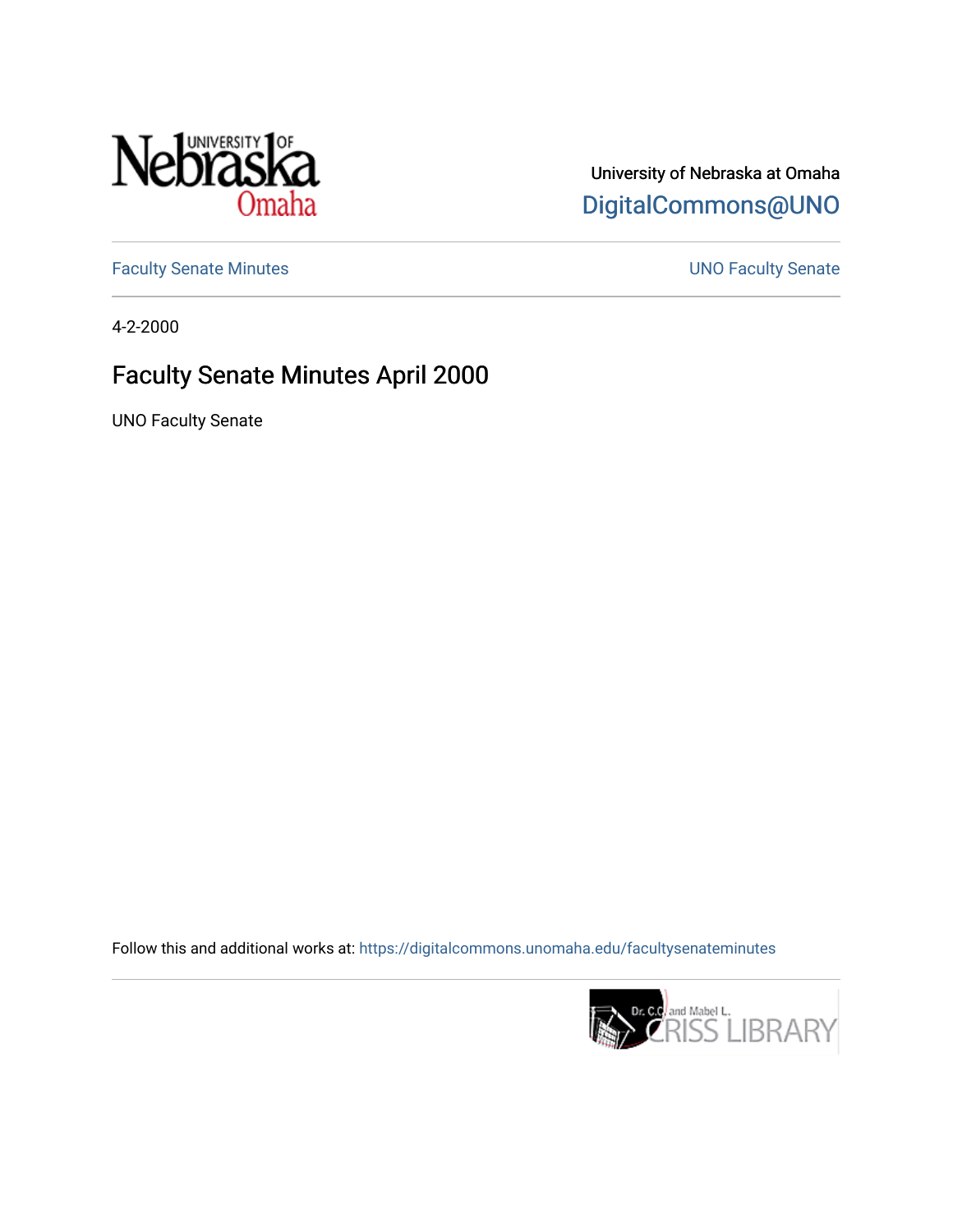# **UNO Faculty Senate Wednesday, April 12, 2000, 2:00 p.m., MBSC Dodge Room**

Presider: Paterson

Parliamentarian: Aschenbrenner (Senator)

Attendees: Ali, Allen, Bacon, Bartle, Baum, Carroll, Chung, Clute, Coyne, Craiger, Deffenbacher, DeLone, Ebdon, Engelmann, Foster, Gessaman, Harland, Irvin, Kuhlman, Landis, Lehrer, Metal-Corbin, Mitchell, Nazem, Parnell-Smith, Paterson, Rajaram, Shaw, Shroder, Smith, Sobel, Thompson, Tuan Late Arrival: None Excused: Mitchell, Rech, Sindt Unexcused: None

Guests: Vice Chancellor Hodgson

Excused from 04/26/00 Banquet: Aschenbrenner, Harland, Kuhlman, Thompson

Excused from 05/10/00 Senate Meeting: Aschenbrenner, Bacon, Ebdon, Harland

Presentation and Approval of Minutes: March 8, minutes (agenda attachments 1-18). The minutes were approved unanimously.

Introductions: Student Senate liaison, Erin Tomaso, was welcomed.

Vice Chancellor Hodgson (approximately 2:10 to 2:40 p.m.): Vice Chancellor Hodgson gave a presentation on the China Program followed by a question/answer period.

Officers Reports

President's Report: Senator Douglas Paterson

Executive Committee and Administration Meeting, March 15: The meeting was canceled since both Chancellor Belck and Senator Paterson were out of town and because it was scheduled during spring break

Special Meeting (in lieu of above cancellation), March 22: Attendees included Chancellor Belck, Vice Chancellor Hodgson, Gary Carrico, Senators Ali, Bartle and Paterson.

Chancellor's Council Meeting, March 23

Report on Inaugural Del and Lou Ann Weber Lecture, presentation by Francis Fukuyama, March 23:

Board of Regents Meeting and UNK Campus Visit, March 31-April 1: The University System asked for \$8.3 million dollars to enhance the health care fund, however, the governor only recommended \$4 million. The Legislature approved \$6.3 million dollars with the stipulation that the university could come back for the balance if the mathematics turned out to be accurate. The governor also approved \$500,000 for minority recruitment. UNO's health care fund is in dire straights based on the current allotment; there is no doubt the chancellor will have to ask for more money within the year. The shortfall this year doesn't mean we'll be short as of July 1because the health care plan works on the calendar year (January through December). Vice Chancellor Hodgson has heard no recommendations or predictions at this time. The next BOR meeting is scheduled for May 12 and 13.

Retirement Reception, March 30: Congratulations to Senator Duane Aschenbrenner on his upcoming retirement. A reception was held in his honor on Thursday, March 30.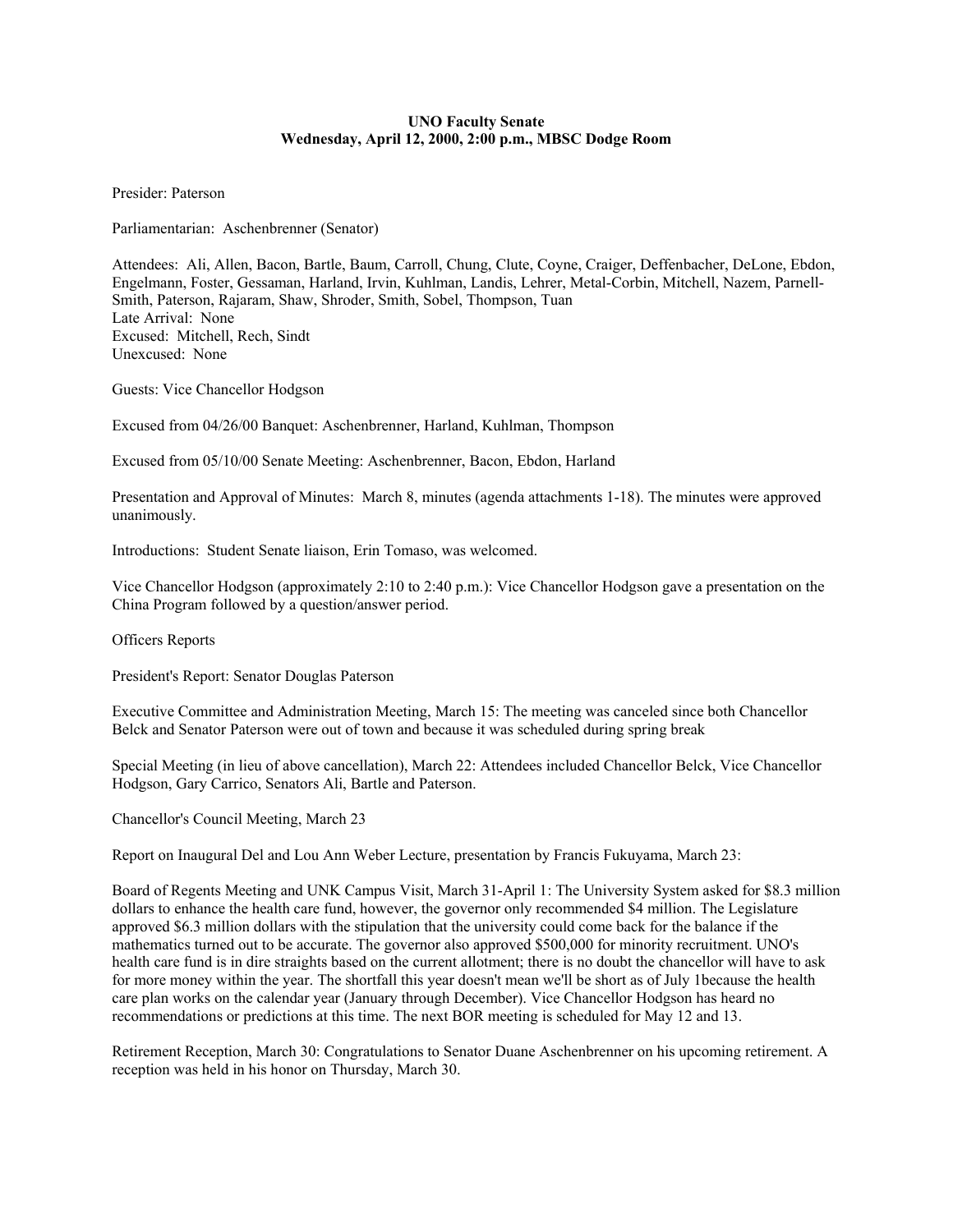Intellectual Property Ownership and Scholarly Communication Conference, March 31: A conference is planed from 8:00 a.m. to 2:30 p.m. at the UNL Lied Center for Performing Arts, Steinhart Room.

Faculty Senate Elections: The election of the 2000-2001 senators is currently underway. Colleges must submit their results by Friday, April 21, in order for the new senators to attend the annual banquet on April 26.

Faculty Senate Officers and Non-Senate Committee Representatives Election: The election of the 2000-20001 senate officers and representatives on non-senate committee will take place at the May 10, senate meeting. Anyone wishing to be considered for these positions or wishing to nominate a colleague are encouraged to notify a member of the Executive Committee. Nominations will also be taken from the floor during the election process. A summary of required meetings is listed below. Serious consideration should be given before applying as many positions require additional time and year round attendance.

#### Vice president

 Executive Committee and Cabinet (EC&C) meetings (1st Wednesday) full senate meetings (2nd Wednesday) EC & Administration meetings (3rd Wednesday) standing committee meeting (4th Wednesday) Deans Forum (monthly) NU Senate Presidents' meetings with President Smith (as scheduled) miscellaneous meetings as assigned

#### Secretary-treasurer

 EC&C meetings (1st Wednesday) full senate meetings (2nd Wednesday) EC & Administration meetings (3rd Wednesday) standing committee meeting (4th Wednesday) Budget Advisory Committee (BAC) meetings (as scheduled) BAC Health Care Subcommittee meetings (as scheduled) miscellaneous meetings as assigned

### Chair of the Cabinet

 EC&C meetings (1st Wednesday) full senate meetings (2nd Wednesday) EC & Administration meetings (3rd Wednesday) standing committee meeting (4th Wednesday)

Chair of the Committee on Rules

 EC&C meetings (1st Wednesday) full senate meetings (2nd Wednesday) EC & Administration meetings (3rd Wednesday) standing committee meeting (4th Wednesday)

# Parliamentarian

 full senate meetings (2nd Wednesday) standing committee meeting (4th Wednesday)

Discussion: Senator Paterson announced that Senator Bartle has already agreed to fill the position.

Academic Planning Council (APC): Committee on Academic and Curricular Affairs representative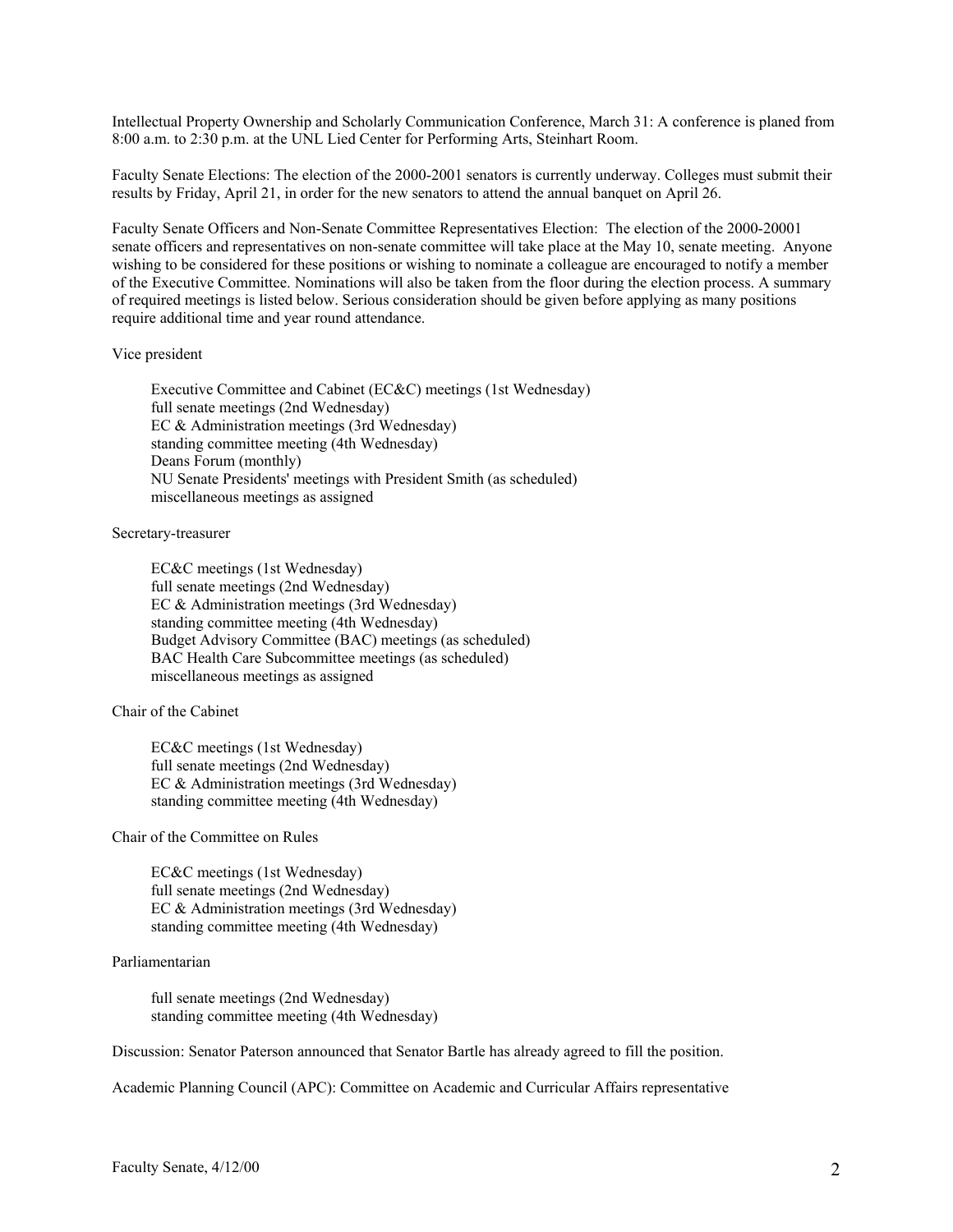full senate meetings (2nd Wednesday) standing committee meeting (4th Wednesday) APC meetings (as scheduled)

Alumni Association (AA), Board of Directors: association prefers a UNO Alum

 full senate meetings (2nd Wednesday) standing committee meeting (4th Wednesday) AA/BD meetings (as scheduled)

UNO Chapter of AAUP: AAUP member preferred

 full senate meetings (2nd Wednesday) standing committee meeting (4th Wednesday) AAUP meetings (as scheduled)

Graduate Council (GC): graduate faculty member of the senate

 full senate meetings (2nd Wednesday) standing committee meeting (4th Wednesday) GC meetings (as scheduled)

Strategic Planning Steering Committee (SPSC): Committee on Goals and Directions representative

 full senate meetings (2nd Wednesday) standing committee meeting (4th Wednesday) SPSC meetings (as scheduled)

Faculty Senate/Staff Advisory Council Banquet, April 26: Invitations went out last week inviting all members of the 1999-2000 faculty senate to attend the annual banquet on Wednesday, April 26. Invitations will be given to the newly elected 2000-2001 senators as soon as possible after the election concludes on April 21. The evening begins with a 6:30 p.m. reception in the MBSC Nebraska Room followed by dinner at 7:00 p.m. in the MBSC Ballroom. Reservations are required and should be sent to Donna Hathaway at dhathawa@unomaha.edu by April 19. All are encouraged to attend.

New Award Presentation at Faculty Senate/Staff Advisory Council Banquet, April 26: The chancellor's office recently notified the senate office that the Employee of the Year will be honored at the banquet from now on.

Secretary-Treasurer's Report: Senator Hesham Ali

Budget Report, March 31 (agenda attachments 19-20)

Budget Advisory Committee and Health Care Subcommittee Meeting:

The committee did not meet in March.

Senator Hesham will present a report on behalf of Dr. Dale Krane, chair, who is unable to attend due to scheduling conflicts.

Verbal Report: Senator Ali summarized a memo he received from Dr. Krane which included the committee's struggle to find time to meet once its membership increased. Senator Ali also gave a report on the committee's meeting with David Lechner and the four major points he made regarding the health care problem: 1) a number of individuals dropped the dental program; 2) pharmaceutical expenses have increased dramatically; 3) the strong impact of the UNMC/NHS members leaving; and 4) a significant increases in claims. Members of the committee challenged these issues asking how claims could increase when only a total of 10 claims were over \$75,000? They also questioned the management of the trust fund which Dr. Lechner explained predated him leaving him without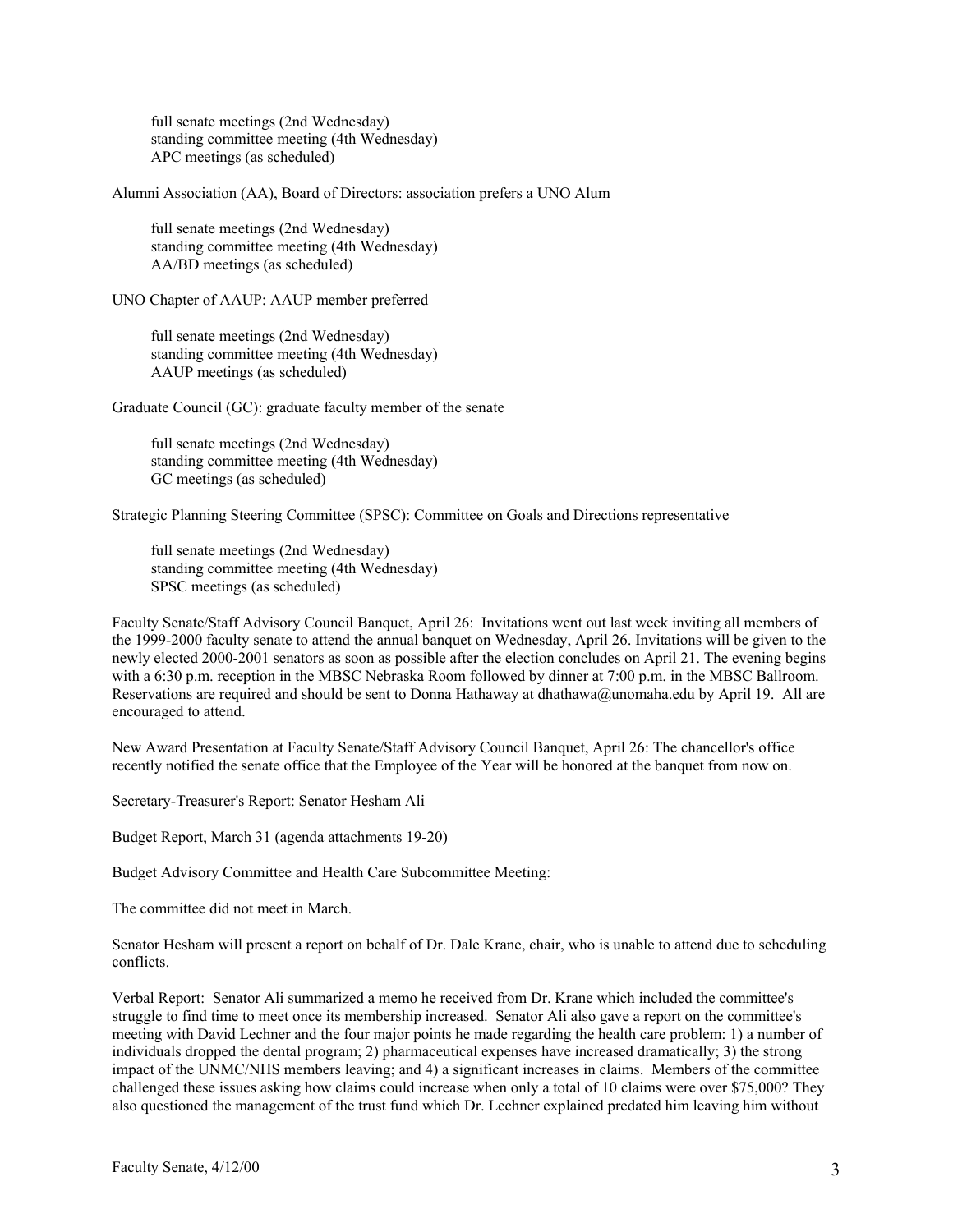immediate feedback. Dr. Lechner stated an independent committee will be brought in to investigate the plan; the committee then questioned how independent the committee will be when they are hired by administration. Dr. Lechner promised to provide a complete set of notes to the senate as well as get back to the committee with answers to their questions. Senator Ali concluded by stating the committee plans to meet once more before the end of the academic year to wrap things up and set an agenda for the 2000-2001 academic year.

Discussion: Senator Deffenbacher suggested keeping in mind that university employees pay a substantially smaller amount for health insurance than other state employees and we should be cautious because of that. He also asked who the manager of the trust fund was to which he was told John Russell was, however, he has since moved to UNMC.

Vice President's Report: Senator Janice Rech

Dean's Forum (Council of Deans): No report; Senator Rech remains on leave through mid-April.

President Smith and NU Senate Presidents Meeting (December through April):

No report; Senator Rech remains on leave through mid-April.

Executive Committee Report: Senator Hesham Ali

2000-2001 Faculty Senate Representation

Bylaws of the Faculty Senate of the University of Nebraska at Omaha, Article II.. Elections., Section 4: No later than the end of the second week in the month of March preceding the election of senators, the chief executive officer of the university shall furnish the faculty senate president with appropriate faculty rosters to be used for determining the number of senators to be elected from each college and from the "external faculty" serving on the UNO campus. A roster of "non-collegiate" faculty members shall also be provided at this time. After consulting with the Executive Committee, the faculty senate president shall notify the appropriate academic deans of the number of seats the respective colleges are entitled to fill during the ensuing academic year. This notification shall occur prior to the first of April.

On behalf of the Executive Committee, Senator Ali moved the following:

Resolution 2438, 05/10/00: Executive Committee

BE IT RESOLVED, that the Executive Committee recommends to the Faculty Senate of the University of Nebraska at Omaha that the 467 faculty actively employed, on leave of absence, or on partial retirement with the rank of instructor or above as of the Spring, 2000, semester will be represented by the following distribution of seats for the 2000-2001 academic year:

College of Arts and Sciences 15 College of Business Administration 4 College of Education 5 College of Fine Arts 3 College of Information Science and Technology 2 College of Library 1 College of Public Affairs and Community Service 5 College of External NU Faculty 2 37

Discussion: Senator Paterson explained the drop in representation for the College of Education noting that the shared HPER faculty previously counted in that college's total were assigned to the chancellor for the first time in the documents provided by Institutional Research. Discussion continued.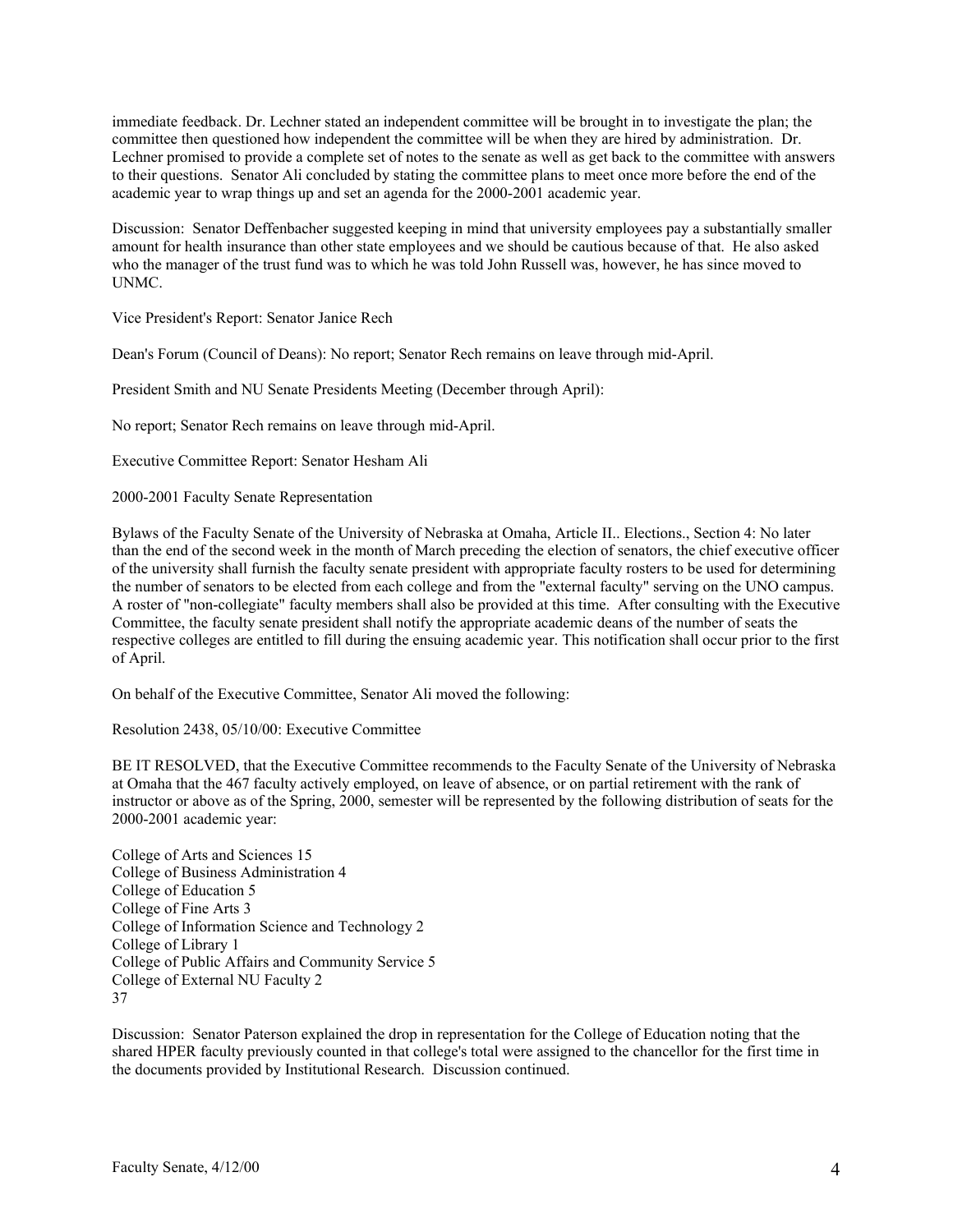Motion: Senator Aschenbrenner moved to postpone this issue until later on the agenda in lieu of Senator Metal-Corbin calling Dan Blanke for more details.

Second: Senator Bacon seconded the motion.

Vote: The motion to delay the resolution was passed unanimously.

Motion Readdressed: Senator Metal-Corbin called Dan Blanke during the senate meeting and reported back that he confirmed those faculty listed under the chancellor on the report provided by Institutional Research teach .5% or less for the College of Education and should therefore not be included in the count for senate representation.

Motion: Senator Paterson announced the original resolution stands as presented.

Second: The motion was seconded again by Senator Bacon.

Vote: The motion was approved unanimously.

Spring, 2000 Commencement Marshals

On behalf of the Executive Committee, Senator Ali presented the following:

Resolution 2439, 05/10/00: Executive Committee

BE IT RESOLVED, that the senate president appoints the following two senators to serve as marshals at the Spring, 2000, commencement as defined by Resolution 2418:

Resolution 2418, 11/10/99: Committee on Faculty Personnel and Welfare

WHEREAS, it is an honor for faculty to serve as marshals at commencement, and

WHEREAS, the present system used to select faculty commencement marshals has proven difficult to implement fully; therefore,

BE IT RESOLVED, that the following procedure will be used henceforth: two faculty marshals shall be selected for each commencement by the faculty senate president. Selection shall be from a list of faculty senate and faculty volunteers.

William Clute George Engelmann

The motion was approved unanimously.

Standing Committee Reports

Committee on Academic and Curricular Affairs: Senator John Bartle, chair.

Agenda, March 29 (agenda attachment 21)

Minutes, March 29 (agenda attachments 22-23)

China Program Discussion

1999-2000 Final Report: Due in senate office by May 31.

Committee on Educational Resources and Services: Senator William Clute, chair. Minutes, March 29 (agenda attachment 24)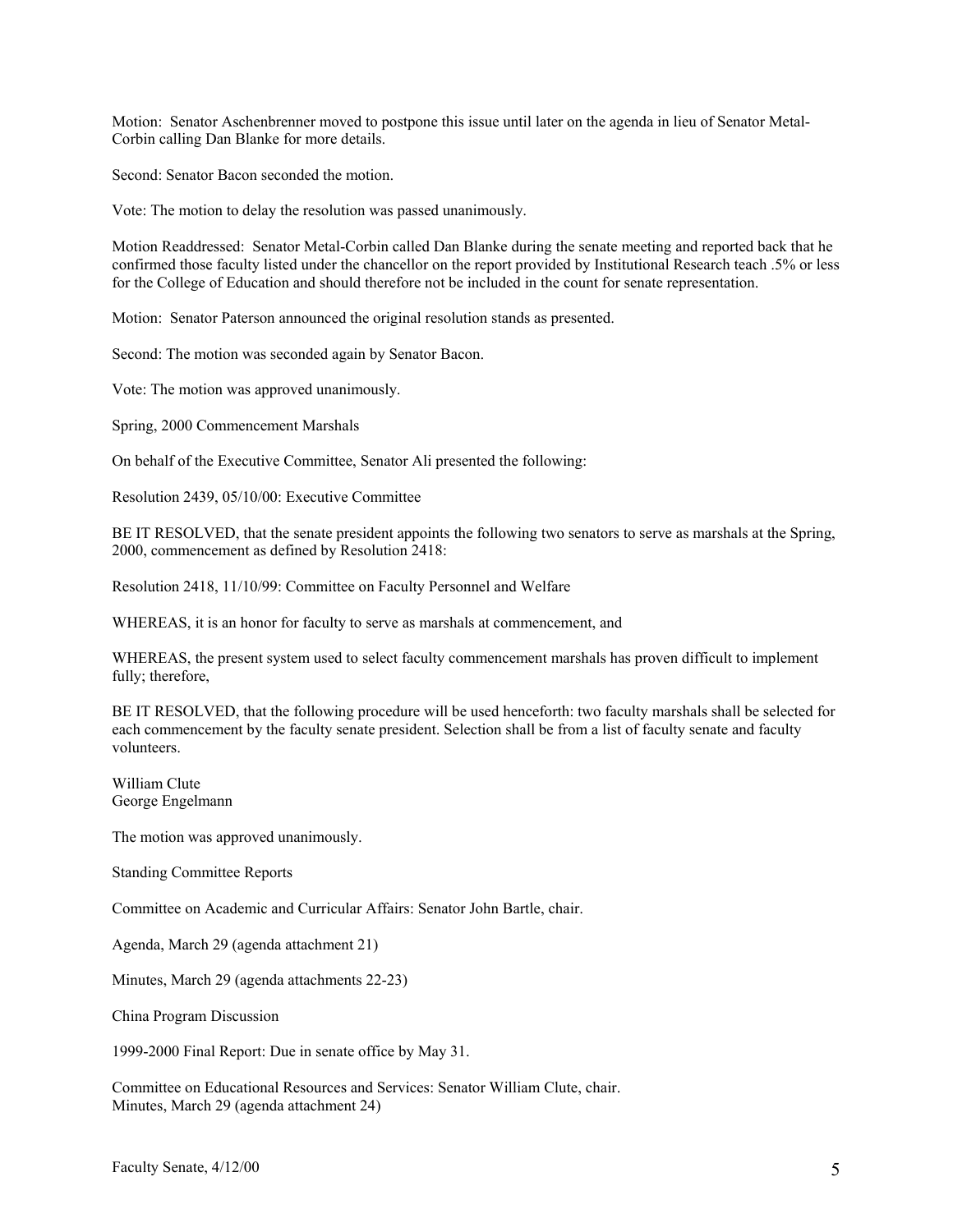Discussion: The issue of two UNO graphic artists being given 90 days notice before their positions were eliminated was discussed. Senator Paterson reported he talked to Larry Peterson who said he understood and half expected to be released due to the budget reallocation. Mr. Peterson also shared concerns for the campus at-large in regards to the elimination of the Graphic Arts Department. Senator Clute noted part of the irony of releasing technical people is that they could certainly be making larger salaries elsewhere but have chosen to work on campus because of their dedication to the system and the university atmosphere.

1999-2000 Final Report: Due in senate office by May 31.

Committee on Faculty Personnel and Welfare: Senator Ken Deffenbacher, chair.

Minutes, March 29 (agenda attachment 25): Senator Deffenbacher expressed concern that, according to shared information, the chancellor has not responded to the Faculty Grievance Committee's decision on a recent case nor has she replied to the senate resolutions.

1999-2000 Final Report: Due in senate office by May 31.

New Charge, Search Committees for Faculty Positions: At the April 5, Executive Committee and Cabinet (EC&C) meeting the committee was charged with pursuing whether the senate should support the formation of search committees to encourage equity when hiring new faculty. Consideration was also given to the inclusion of items such as hiring creatively (i.e., colleague who doesn't hold a Ph.D. yet is fully qualified for tenure); asking for an additional line to bring in a high profile minority faculty member; concern surrounding the NU system being required to bring in an additional 60 minority faculty by either 2001 or 2002 or suffer the lost of federal funding; and stressing that UNO needs to be intentionally welcoming to prospective and new faculty.

Resolution(s):

On behalf of the Committee on Faculty Personnel and Welfare, Senator Deffenbacher presented the following:

Resolution 2440, 04/12/00: Committee on Faculty Personnel and Welfare

WHEREAS, the Faculty Senate of the University of Nebraska at Omaha passed Resolution 2370 on April 14, 1999, endorsing domestic partnership benefits for all UNO non-married staff and faculty, and

WHEREAS, neither the Board of Regents of the University of Nebraska nor the chancellor of UNO have responded to this resolution; therefore,

BE IT RESOLVED, that the Faculty Senate of the University of Nebraska at Omaha wishes, yet again, to express its strongest support for the sentiments expressed in Resolution 2370.

Resolution 2370, 04/14/99: Committee on Faculty Personnel and Welfare

WHEREAS, the University of Nebraska has declared and affirmed a policy of equal employment opportunities, affirmative action in employment, and nondiscrimination; therefore,

BE IT RESOLVED, the UNO Faculty Senate endorses domestic partnership benefits for all UNO non-married staff and faculty as long as procedures can be adopted that provide for documentation of: 1) the partners' commitment to each other (e.g. the partners have been in an exclusive relationship for a specified number of months and intend to remain together indefinitely; the partners are not married to each other or anyone else, or related to each other by blood so closely that state law would prohibit them from being married to each other, etc.), 2) sharing of financial obligations (e.g. they own a home together or are jointly listed on a lease; they hold joint bank accounts, they have joint liabilities, including motor-vehicle loans or credit-card accounts, etc.), and 3) joint responsibility for each other's welfare (e.g. they are named as each other's beneficiary on life-insurance policies; they are named as the primary beneficiary in each other's wills; etc.)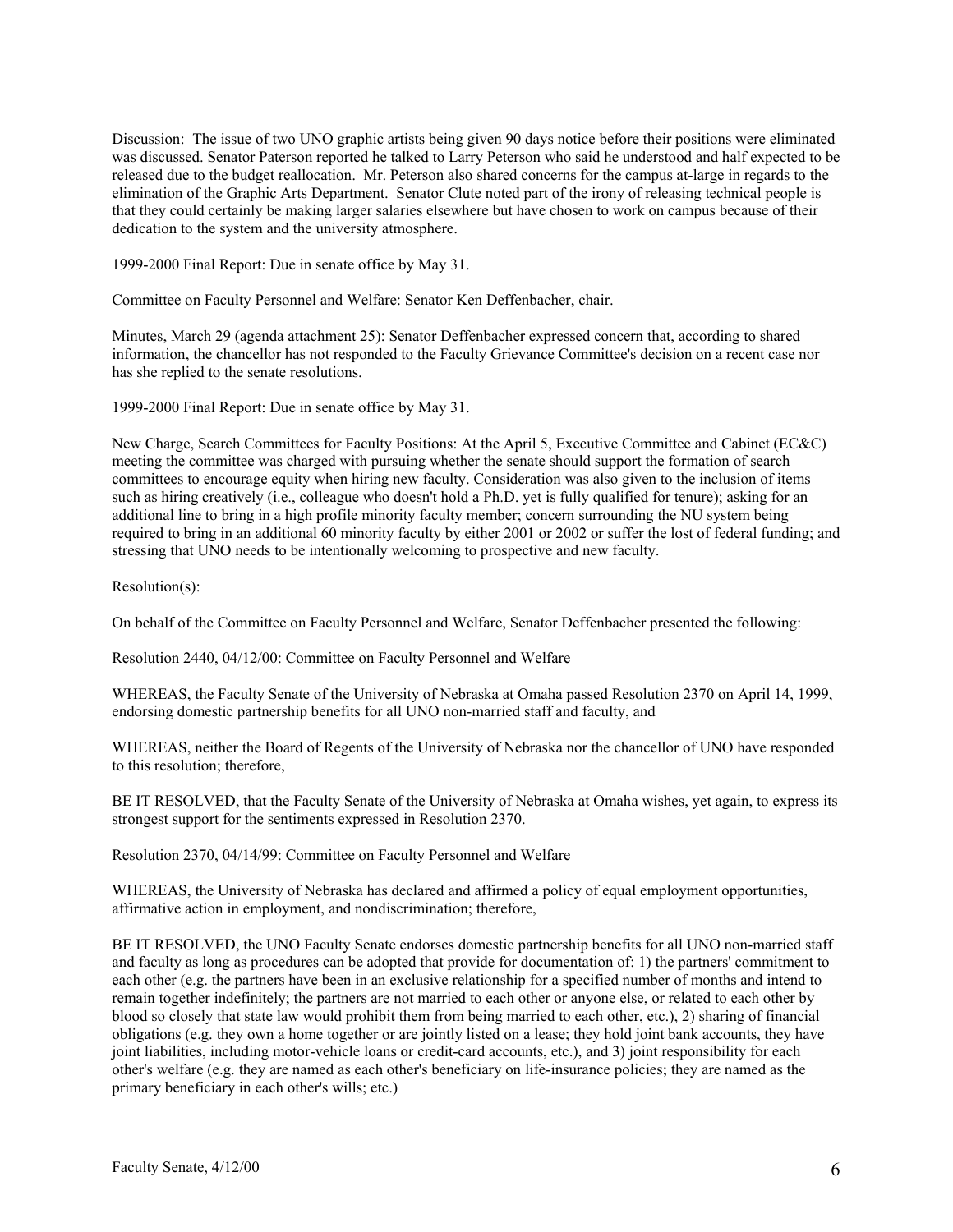Discussion: Senator Bacon stated he was part of the supporting board for the gay-straight alliance and that in his opinion it would be wiser to wait until after the November regental elections before addressing this issue. He further noted that it was hoped all four senate presidents would like to put forward a coordinated effort, however, UNL has already chosen to take a distinct position on their own. He then questioned whether the end purpose would be served if UNO also chose to take an independent stand. Senator Bacon concluded that the issue isn't as much about what the board's willing to do regarding equity and management but rather their political point of view. Discussion continued. Senator Paterson considered passing the resolution as-is and charging the committee with continuing to address the issue in the next academic year Senator Bacon agreed stating none of the NU chancellors are against this issue but the way to play it politically is to match up the progress of this issue to the political processes. Senator Bacon agreed to provide the senate with a copy of the resolution passed by the UNL Academic Senate.

Vote: A verbal vote was taken; one senator abstained.

Division of the House: Senator Clute called for a division of the house: 21 voted yea; 3 voted nay; one abstained.

Discussion: Senator Paterson agreed to return with more information next month.

Committee on Goals and Directions: Senator Sufi Nazem, chair.

Minutes: No report; the committee did not meet March.

1999-2000 Final Report: Due in senate office by May 31.

Committee on Professional Development: Senator Chris Allen, chair.

Minutes, March 29 (agenda attachment 26): Senator Allen reported there were three days left to apply for a service learning grant noting there has been an enormous increase of applications this year. The deadline of the 15th falls on a Saturday; it's unknown if that extends the date through Monday.

1999-2000 Final Report: Due in senate office by May 31.

Committee on Rules: Senator Miriam DeLone, chair.

Minutes: The committee met on April 5; a report has not yet been submitted.

Annual Faculty Survey for Committee Volunteers: Senator DeLone encouraged all to complete and return the annual surveys which were distributed this week. She also asked that all senators prompt the same amongst their colleagues.

1999-2000 Final Report: Due in senate office by May 31.

Resolution(s):

Three-Year Terms 08/01/00 - 07/31/03:

Resolution 0000, 04/12/00: Committee on Rules

On behalf of the Committee on Rules, Senator DeLone moved the following:

BE IT RESOLVED, that the following names go forward as three-year appointments from 08/01/00, through 07/31/03, to the Adjudicatory Panel:

TBA (to replace Maria Arbelaez) Jayaram Betanabhatla (reappointed) Robin Ogle (to replace Deborah Irvin) Lotfollah Najjar (reappointed)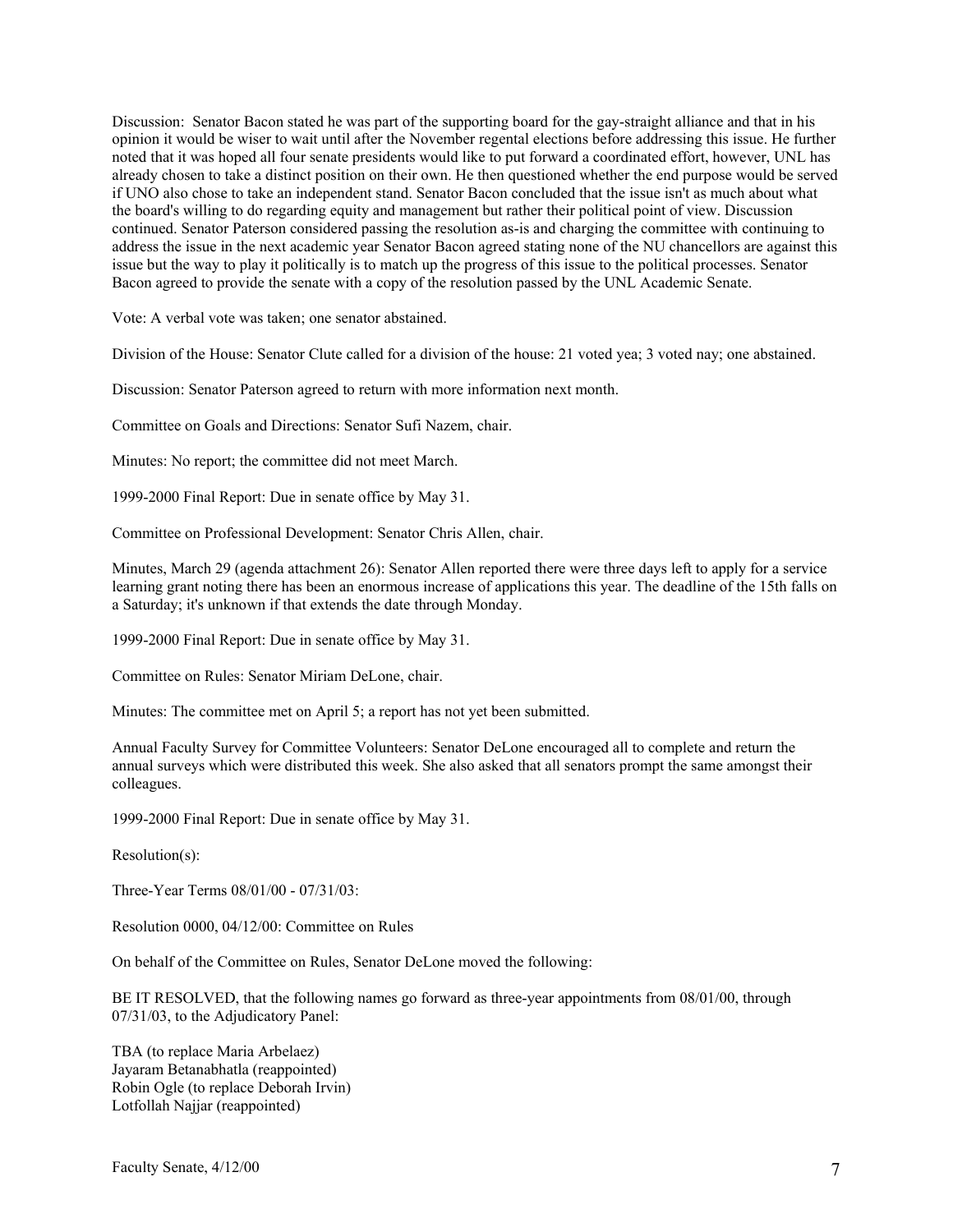This resolution was presented for informational purposes only. It was held over until May pending securing additional nominees.

Resolution 0000, 04/12/00: Committee on Rules

On behalf of the Committee on Rules, Senator DeLone moved the following:

BE IT RESOLVED, that the following names go forward as three-year appointments from 0801/00 through 07/31/03, o the University Committee for the Advancement of Teaching (UCAT):

Amy Rodie, College of Business Administration (to replace Roger Sindt) TBA, College of Education (to replace James Dick) Lotfollah Najjar College of Information Science & technology (Hesham Ali)

This resolution was presented for infational purposes. It was held over until May pending securing additional nominees.

Resolution 0000, 04.12.00L Committee on Rules

On behalf of the Committee on Rules, Senator DeLone moved the following:

BE IT RESOLVED, that the following names go forward as threeyar appointments from 08/01/00, through 07/31/03, on the University Committee on Research (UCR):

Lisa Boucher, College of Arts and Sciences )to replace Bruce Chase) TBA, College of Information Science & Technology (to replace H. Saiedian) John Bartle, College of Public Affairs and Community Service (P. Smith)

This resolution was presented for informational purposes only. It was held over until May pending securing additional nominees.

Resolution 0000, 04/12/00: Committee on Rules

On behalf of the Committee on Rules, Senator DeLone moved the following:

BE IT RESOLVED, that the following names go forward as three-year appointments from 08/01/00, through 07/31/03, to the Educational Policy Advisory Committee:

Leah Pietron, College of Information Science and Technology (Pam Specht) Laura Dickson, Library (to replace James Shaw) TBA, College of Public Affairs and Community Service (to replace Cassia Spohn)

This resolution was presented for informational purposes only. It was held over until May pending securing additional nominees.

Resolution 2441, 04/12/00: Committee on Rules

On behalf of the Committee on Rules, Senator DeLone moved the following:

BE IT RESOLVED, that the following names go forward as three-year appointments from 08/01/00, through 07/31/03, to the University Parking Advisory Committee:

Denise Herz (to replace Densel Acheson) Richard Duggin (to replace Kenneth Eller)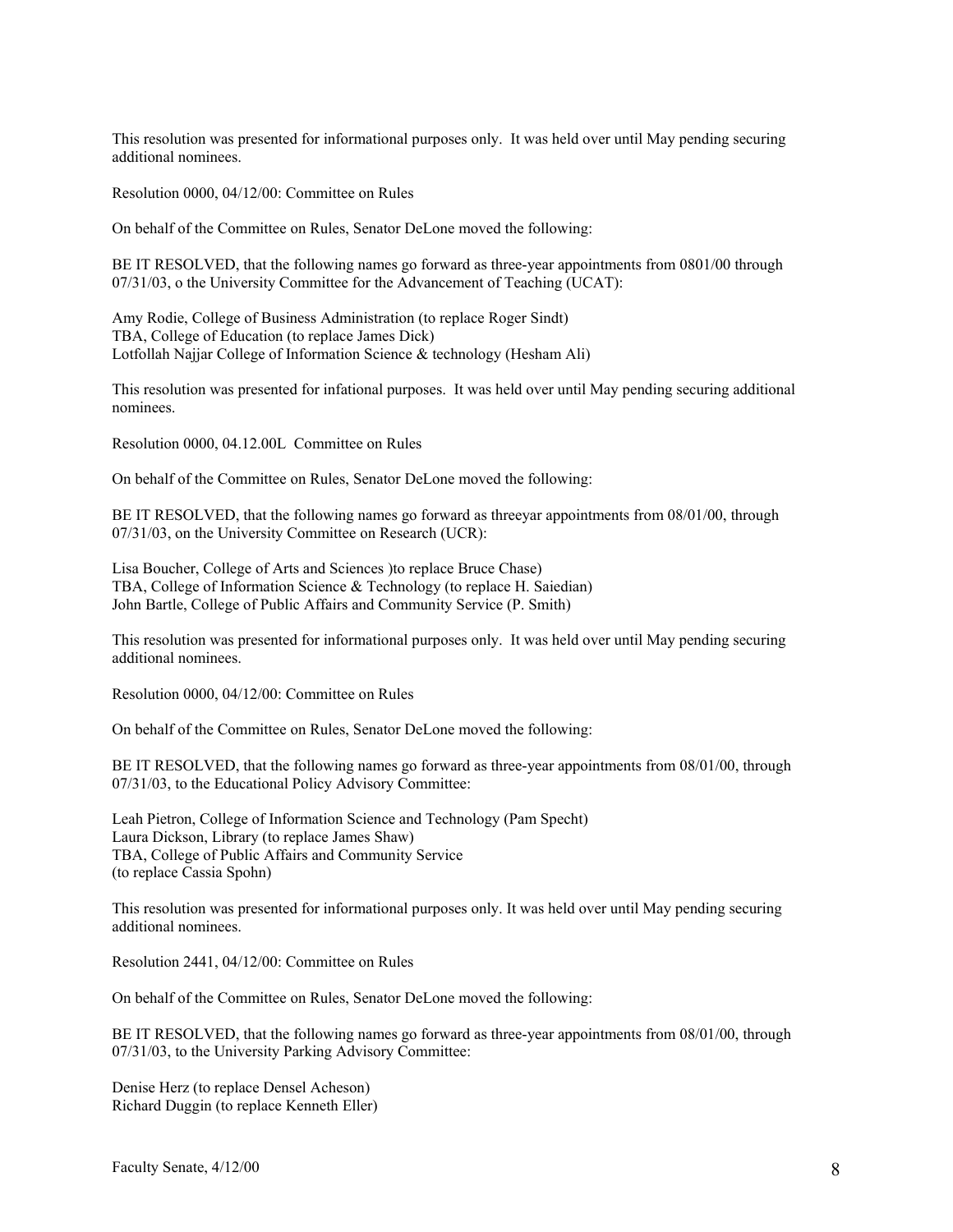The motion was approved unanimously.

Resolution 2442, 04/12/00: Committee on Rules

On behalf of the Committee on Rules, Senator DeLone moved the following:

BE IT RESOLVED, that the following name go forward as a three-year appointment from 08/01/00, through 07/31/03, to the University Committee on Athletics:

Kent Kirwan (to replace Otto Bauer)

The motion was approved unanimously.

Other Reports

Academic Planning Council: Senator John Bartle, senate representative.

E-Mail Report By Senate Representative: The Academic Planning Council did not meet in March. It will meet April 21 to finalize the program reviews.

Alumni Association, Board of Directors: Professor William Wakefield, non-senate representative.

Written Report By Senate Representative: Senator Paterson reported that Dr. Wakefield verbally reported there the chancellor is scheduled to talk with the board on April 18, after which he'll submitted a written report for the May senate meeting.

American Association of University Professors (AAUP): Senator Janice Rech, senate representative.

Written Report By Senate Representative: No report was submitted.

Graduate Council: Senator Lynn Harland, senate representative.

Written Report By Senate Representative: No report was submitted.

Verbal Report: On behalf of Senator Harland who had to leave early, the coordinator reported there was nothing of importance to report to the senate at this time.

Strategic Planning Steering Committee: Senator Hesham Ali, senate representative.

Written Report By Senate Representative: No report was submitted.

Verbal Report: Senator Ali reported faculty have not been well represented at the gatherings. The committee decided to send out invitations to specific faculty with the hope of encouraging attendance. Senator Ali suggested those interested should contact their deans and/or Lanyce Keel

Old Business

For the Good of the Order: Bylaws, Article IV. Senate Agenda., Section 3:

"This period of informal, unrecorded discussion is provided to encourage senators to voice opinions on timely issues and shall not normally exceed ten minutes."

Department Closings and Cutbacks